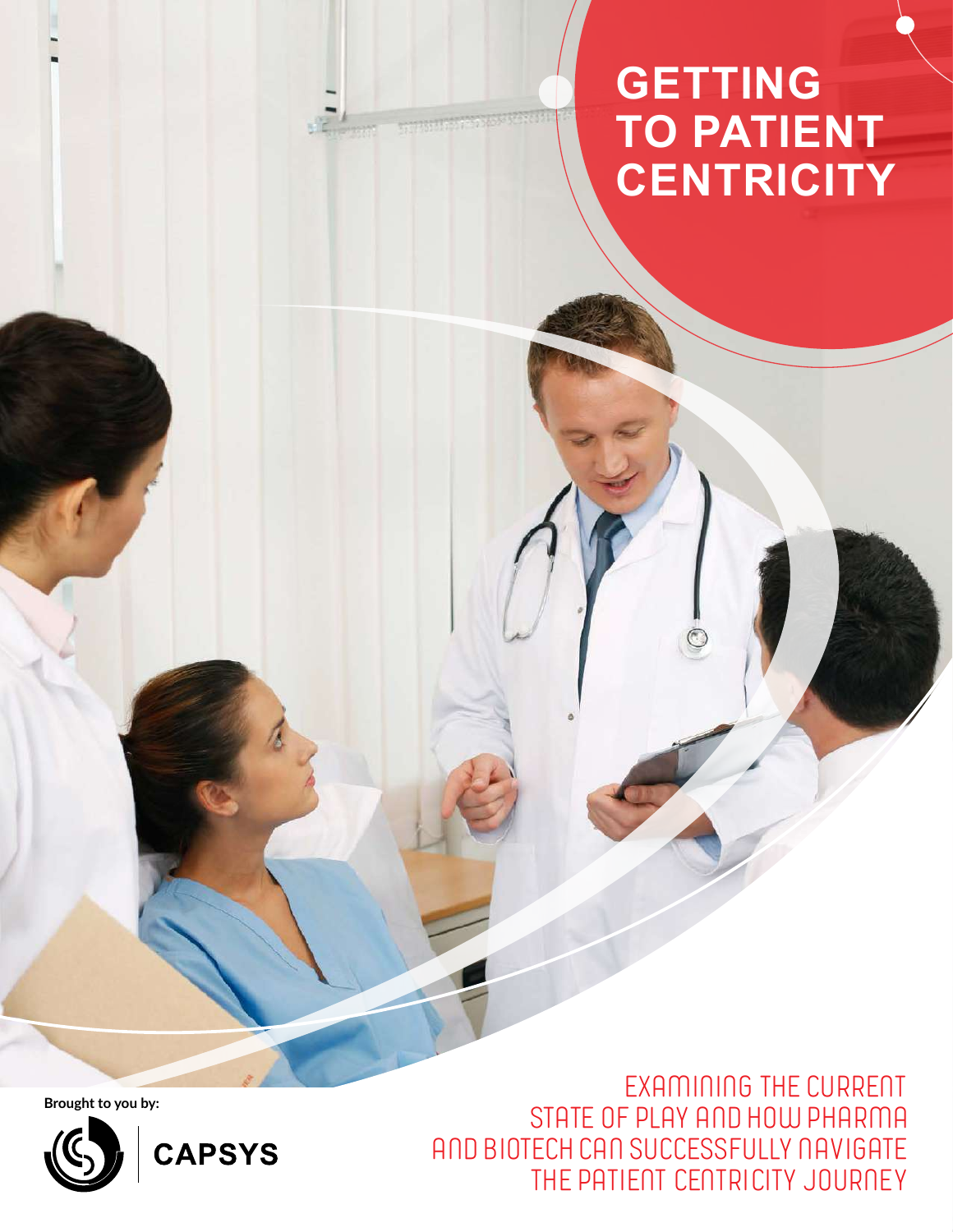

**Patient centricity has emerged in recent years<br>as a top priority for most Pharma and Biotech<br>firms. While the patient has always figured<br>prominently within the drug development presents** as a top priority for most Pharma and Biotech firms. While the patient has always figured prominently within the drug development process, what we think of as patient centricity has expanded well beyond the traditional approach of clinical trials serving as the main point of patient engagement. As health systems around the world look to value-based reimbursement, as more patients grapple with the effects of co-morbidity, as societies in the wake of increased prevalence of 'lifestyle diseases' shift from disease treatment to preventative care and health management, Pharma and Biotech firms have started their journey to Patient centricity in earnest.

However, for many this journey has been slow and not without many bumps along the way. While it's always difficult to bring about cultural, strategic, and operational transformation in large organizations, the structural complexity of the health care environments in which many Pharma and Biotech firms are operating makes profound organizational change even more difficult. As managers work to make their organizations more patient-centric, even basic questions such as 'what do we mean when we state that we are 'patient-centric'?', 'what processes do we need to have in place?', 'are we making progress?' or, simply, 'how do we get started in transforming our company?' frequently arise.

Leveraging a large, 2016 study conducted by The Aurora Project: 2016 Patient-Centric Benchmarks Survey and drawing on the experience of CapSys Group, this whitepaper will provide an update on how the industry's progressing on its journey to patient centricity, highlight some of the best practices underway, introduce a useful framework for companies to assess their own progress and, finally, offer some advice on how companies can kick start their own patient-centric transformations.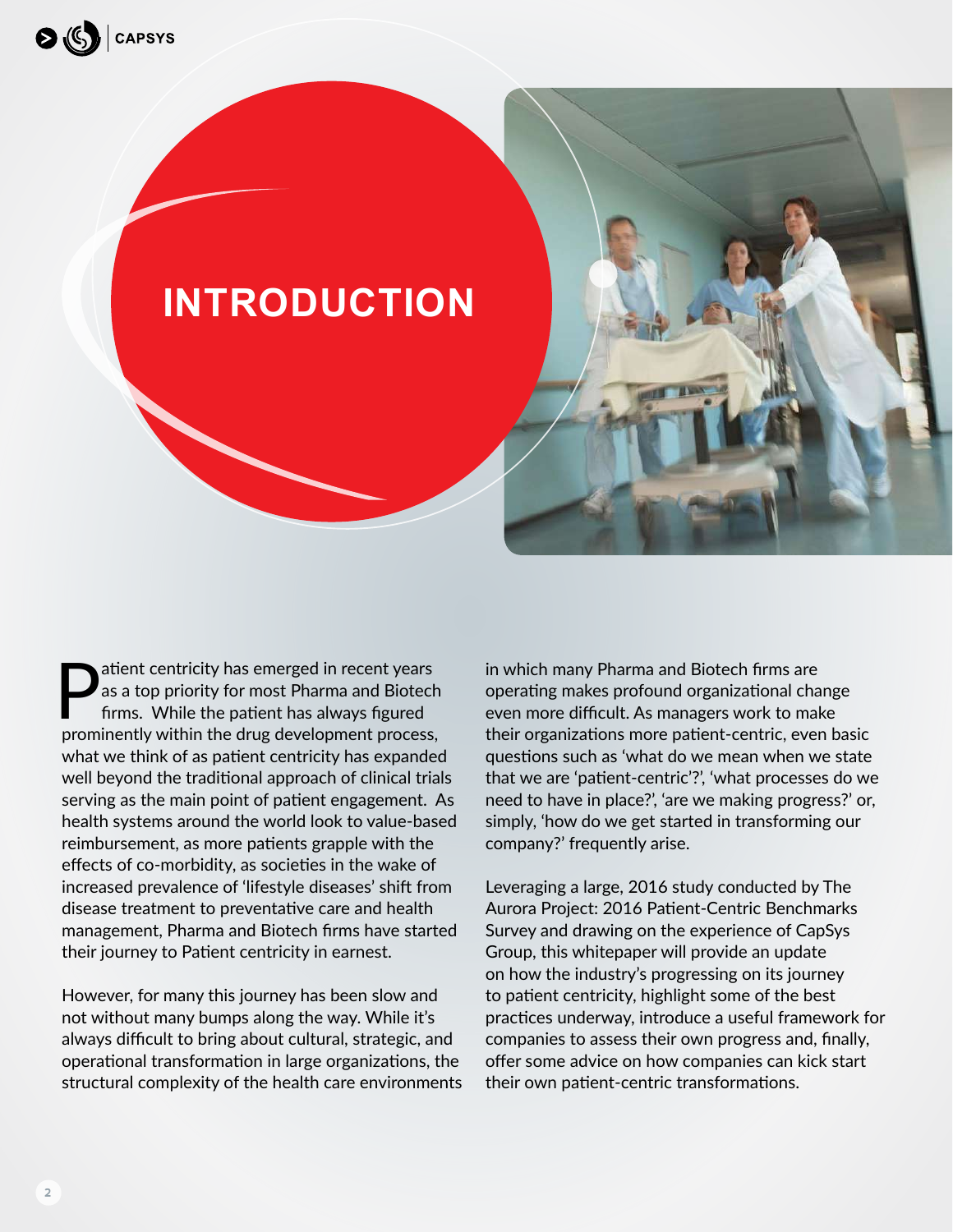

**What is Patient Centricity and Why does it matter?**

There is quite a bit of debate around how Patient centricity should be defined. Using the common 'Patient centricity is to put the patient at the center of an organization's strategy' definition is in many ways too vague and broad to be actionable. Thinking in broad, imprecise terms often leaves the topic of patient centricity up for interpretation, and can result in disjointed initiatives and an incoherent approach to transitioning the organization towards patient centricity.

To address this issue, Astra Zeneca launched in April of this year the first collaborative definition of patient centricityi , which they co-created with patients, caregivers, and patient community advocates. Their effort resulted in the following definition:

*"Putting the patient first in an open and sustained engagement of the patient to respectfully and compassionately achieve the best experience and outcome for that person and their family"*

In addition to being better researched and more precise than most definitions, another big positive that underpins it is flexibility; in other words, adapting the approach to patient centricity to the specific situation of the patient and their family. While it is important to have flexibility in regards to the patient and their family's circumstances, it's also important when defining patient centricity to consider the capabilities of the Pharma or Biotech company and the context in which they are operating.

As a result, the definition of patient centricity is likely to vary from company to company.

Though this definition may vary between organizations, it's most important that there be a general consensus across the organization as to how patient centricity is defined. This will not only give the organization a common language, but also will enable the organization to set clear milestones, objectives, and criteria for success when evaluating its own level of achievement on patient centricity.

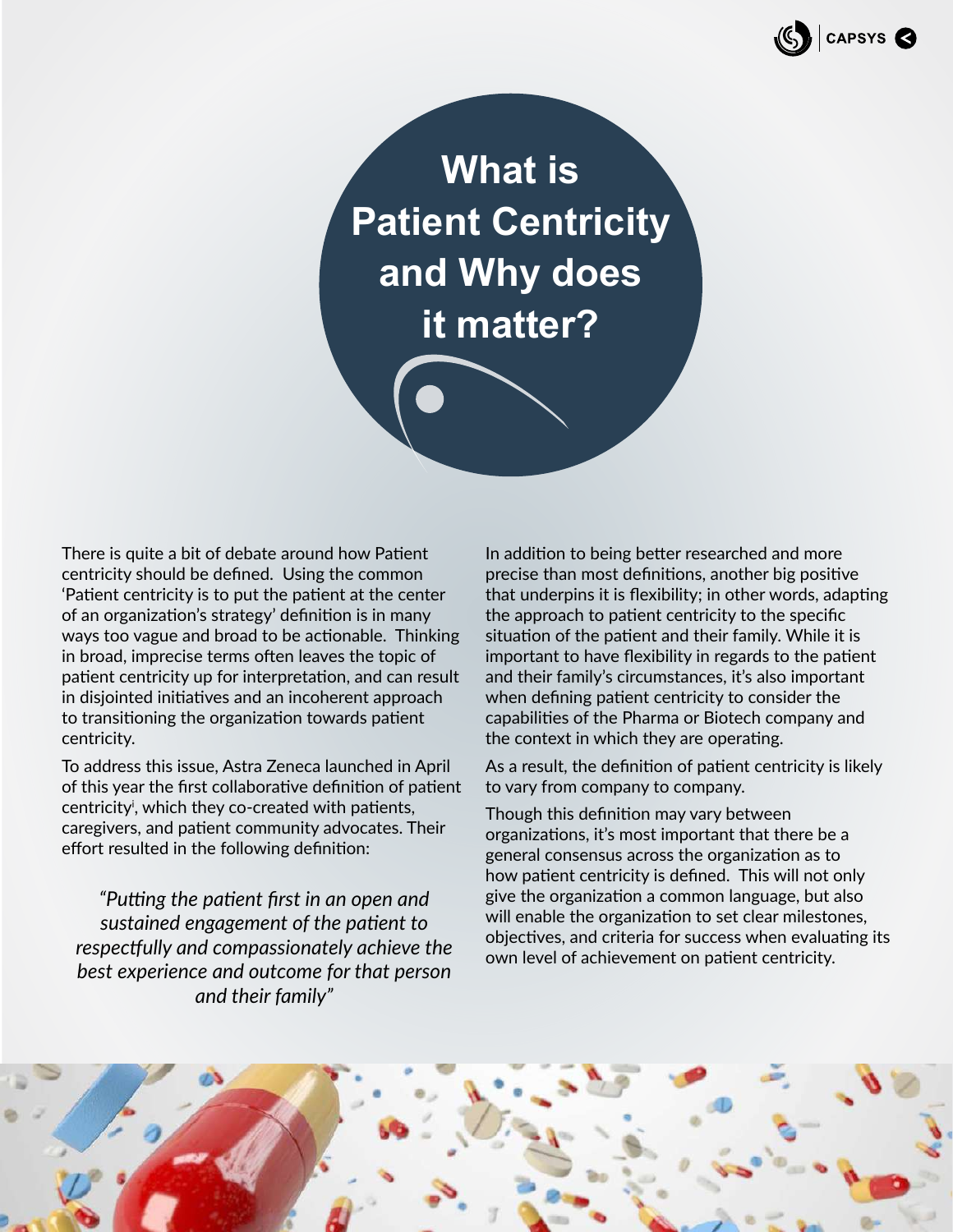$\bigotimes$  ( $\left(\xi\right)$ ) capsys

# **Patient centricity - a priority for Pharma and Biotech?**

In recent years, you'd be hard pressed to find a major Pharma or Biotech company where patient centricity hasn't prominently figured on their agenda. It has also become a focal point for the industry, with various initiatives, such as top industry conference eye for pharma's 'Most valuable patient initiative or service,'ii aiming to showcase and celebrate the best patient centricity practices.

While most enthusiastically declare that patient centricity is not only important to publicly commit to but also to execute on<sup>iii</sup>, as well as that it holds the key to achieving stronger profitabilityiv, the industry remains skeptical about its ability to fully transition towards patient centricity<sup>v</sup>. But what's driving this skepticism? To answer that question, it's important to understand where the industry currently is on its patient centricity journey and to examine the real and perceived role that Pharma and Biotech leaders are playing in enabling their organization's progress or lack thereof.

# **The Current State of Play - How Pharma and Biotech are doing?**

Although patient centricity has a been a hot topic for some time now, many Pharma and Biotech executives believe that their own organizations remain at the early stages of their transition towards full patientcentricity. Their view extends to the industry as well, with most respondents from The Aurora Project: 2016 Patient-Centric Benchmarks Survey stating that they believe their organizations are more or less on par (the same or slightly better) in regards to making their organizations more patient centric (Fig  $X^1$ ). In addition, overall they are encouraged by their organizations' patient centricity efforts with most respondents declaring that their organization is 'Making a good effort'.

However, there are some differences in thinking on this amongst C-Level executives. C-Level respondents are more skeptical than other functions about the relative performance of their company and the level of effort the organization is putting in to move from intention to action (Fig  $X^2$ ).

**4**



*Figure X1, Source: The Aurora Project: 2016 Patient-Centric Benchmarks Survey*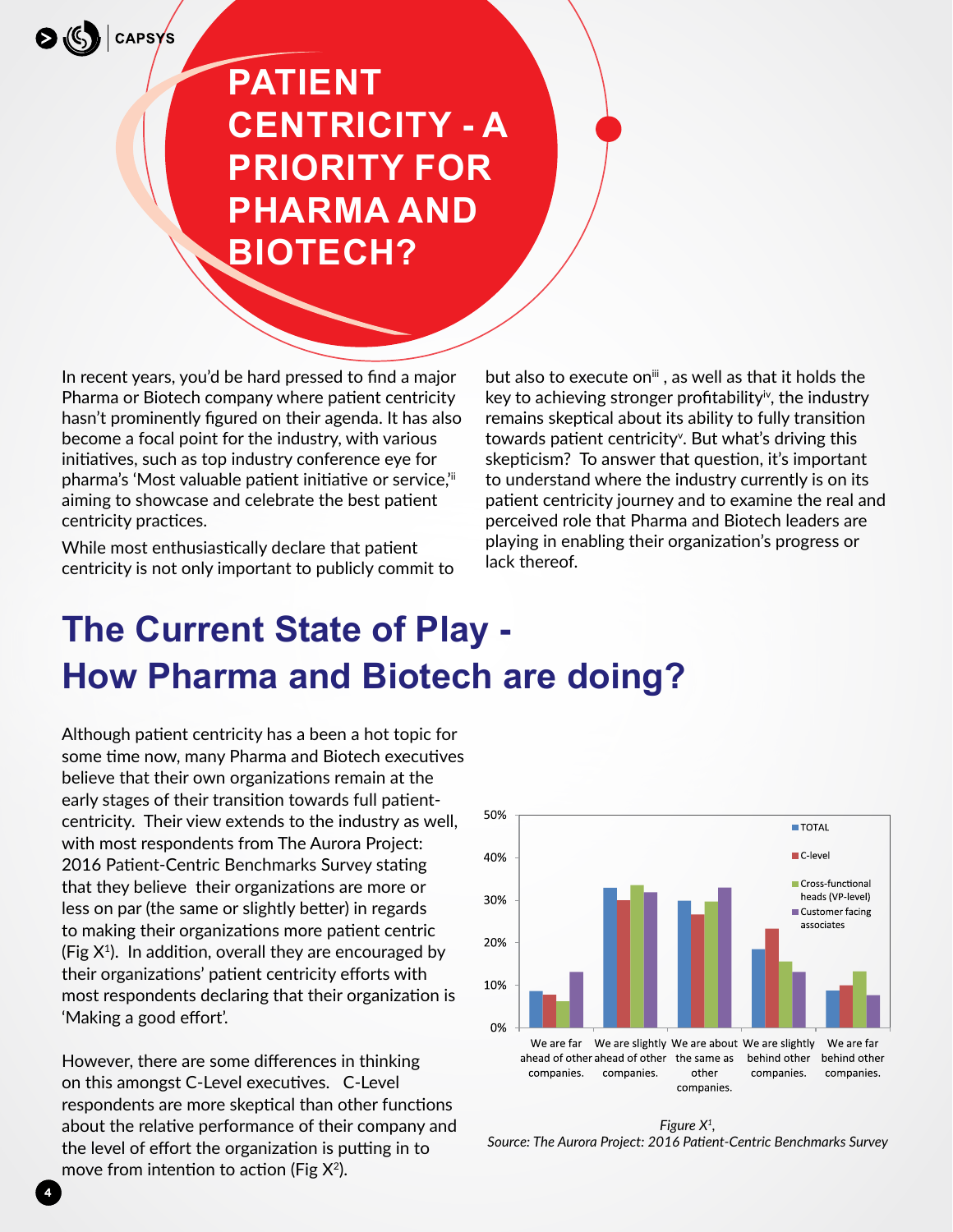



*Figure X2, Source: The Aurora Project: 2016 Patient-Centric Benchmarks Survey*

Whether these organizations succeed or not in fully making the transition to patient centricity will come down to how well they're able to embed the skills required to drive a patient focus across their organizations. The Aurora Project: 2016 Patient-Centric Benchmarks Survey shows us that most Pharma and Biotech leaders believe that they still have significant work to do on this front. The majority is not only looking for ways to teach patient centricity to the people within their organization, but is also looking for guidance as to exactly what to teach

them (Fig  $X^3$ ). This implies that there continues to be a lack of understanding around exactly what is meant by patient centricity (and, specifically, in their organization's context) as well as what specific skills are needed in a patient-centric organization. This is particularly evident for Cross-functional heads who are, perhaps, most 'on the hook' for ensuring the organization makes the patient-centric transition and, consequently, increase both employee and business performance as a result (Fig  $X^4$ ).



*Figure X3, Source: The Aurora Project: 2016 Patient-Centric Benchmarks Survey*



*Figure X4, Source: The Aurora Project: 2016 Patient-Centric Benchmarks Survey*

to our people.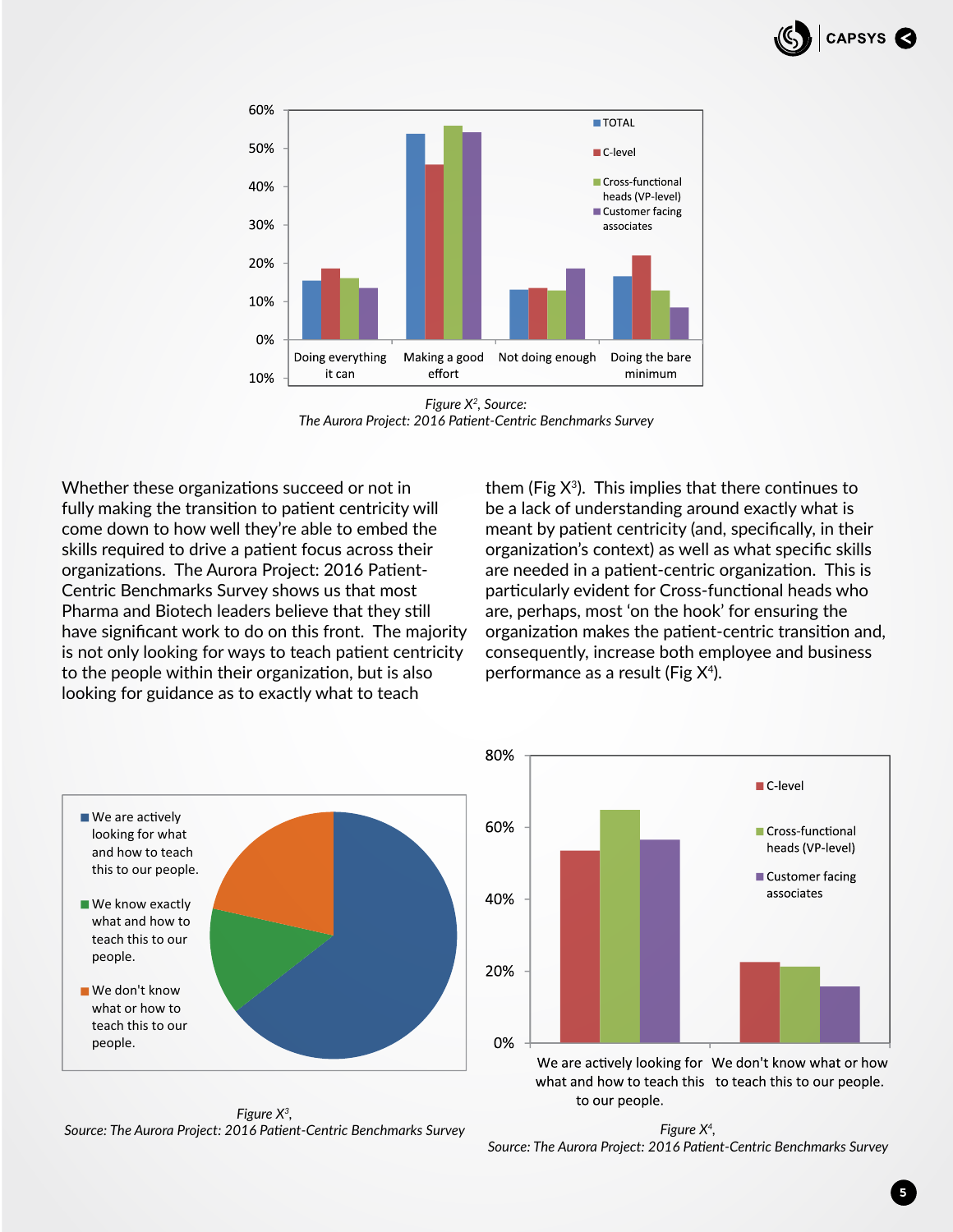

# **What types of Patient-Centric efforts are underway across the industry?**



*Figure X5, Source: The Aurora Project: 2016 Patient-Centric Benchmarks Survey*

While the industry overall is still at the early stages of the patient centricity journey, many Pharma and Biotech companies have various internal and external efforts underway to put patients at the center of their mission, strategy, and go-to-market activities.

In Figure  $X<sup>5</sup>$ , 'building patient centricity organizational capabilities' comes out strongly as an area of focus within the industry. As most are just beginning this journey, it make sense that they would look to get themselves prepared internally first for this transition, before executing against a more patient-centric strategy in the market. Most efforts here focus on adjusting the organizations' culture, mission, and strategy accordingly and training the organization to be more patient-centric. Those that are a bit farther along on the journey are starting to adjust their organizations structure (e.g. hiring senior leaders to spearhead the transition, allocating budgets, etc.), processes, or specific activities to execute against a patient-centric mission and strategy. Not surprisingly, deepening their understanding of patients through patient insight and marketing intelligence gathering efforts are also critical areas of focus.



**6**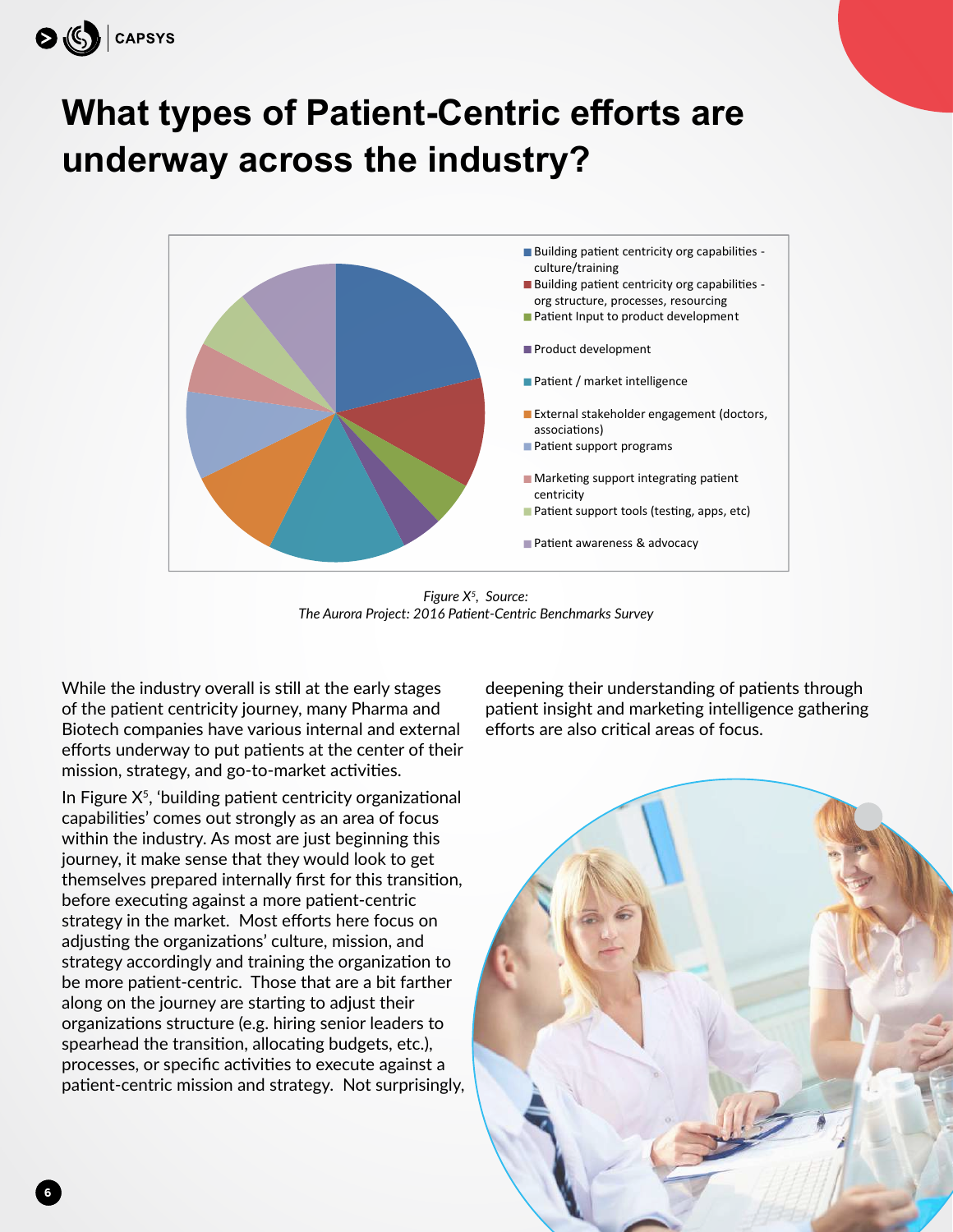

*Efforts underway are diverse. However, here are some examples that are particularly promising and ambitious:* 

| <b>Building patient</b><br>centricity org<br>capabilities - leadership<br>/ culture / training                                                                                                | <b>Building patient</b><br>centricity org<br>capabilities - org<br>structure, processes,<br>resourcing                                                                                                                                        | <b>Patient /</b><br><b>Market</b><br>Intelligence                                                                                                                                                                                                     | <b>External</b><br>stakeholder<br>engagement<br>(doctor,<br>associations, etc)                                  | <b>Patient</b><br>awareness &<br>advocacy                                                                                                                                                                                 |
|-----------------------------------------------------------------------------------------------------------------------------------------------------------------------------------------------|-----------------------------------------------------------------------------------------------------------------------------------------------------------------------------------------------------------------------------------------------|-------------------------------------------------------------------------------------------------------------------------------------------------------------------------------------------------------------------------------------------------------|-----------------------------------------------------------------------------------------------------------------|---------------------------------------------------------------------------------------------------------------------------------------------------------------------------------------------------------------------------|
| Global new patient value<br>culture (8000 people<br>trained). New ways<br>of working to ensure<br>everything we do starts<br>with one question "how<br>will this create value for<br>patients | We are developing<br>KPIs to measure the<br>advance of patient<br>access in emerging<br>markets, I included patient<br>representative in our<br>regional annual forum<br>and also in the Regional<br>health evaluation system<br>review paper | In my department<br>we designed the<br>most through market<br>research plan in the<br>company, including<br>ethnographic research,<br>and developed the<br>strategy based on<br>patient's insights,<br>together with insights<br>from other audience. | We are using<br>input from patient<br>organizations<br>to fine-tune our<br>patient centric<br>ideas/innovations | Creating awareness,<br>leaflets on COPD<br>and Asthma and<br>a user manual<br>on how to use an<br>inhaler. Suggesting<br>diagnostic tools<br>that can raise flags<br>about the progress<br>of existing COPD or<br>Asthma. |

Figure X<sup>6</sup>, Source: The Aurora Project: 2016 Patient-Centric Benchmarks Survey

# **What you can do now to kick-off your organization's journey to patient centricity?**

#### **Step 1: Take your Temperature**

Start by assessing the situation at your organization and establishing a clear point-of-view on how advanced your organization is on its patient centricity journey. Use the following Patient centricity Temperature Check to get a solid first view on where your organization stands.

**Does the patient figure prominently in your organization's mission?**

**Are there patient centric initiatives incorporated in your strategy?**

**Does your organization have clearly defined KPIs to assess your patient centricity performance?**

**Has your organization come to an agreement around how you define patient centricity? Is this definition widely understood?**

**How well resourced are patient centricity efforts within your organization (in terms of both people and funding)?**



**7**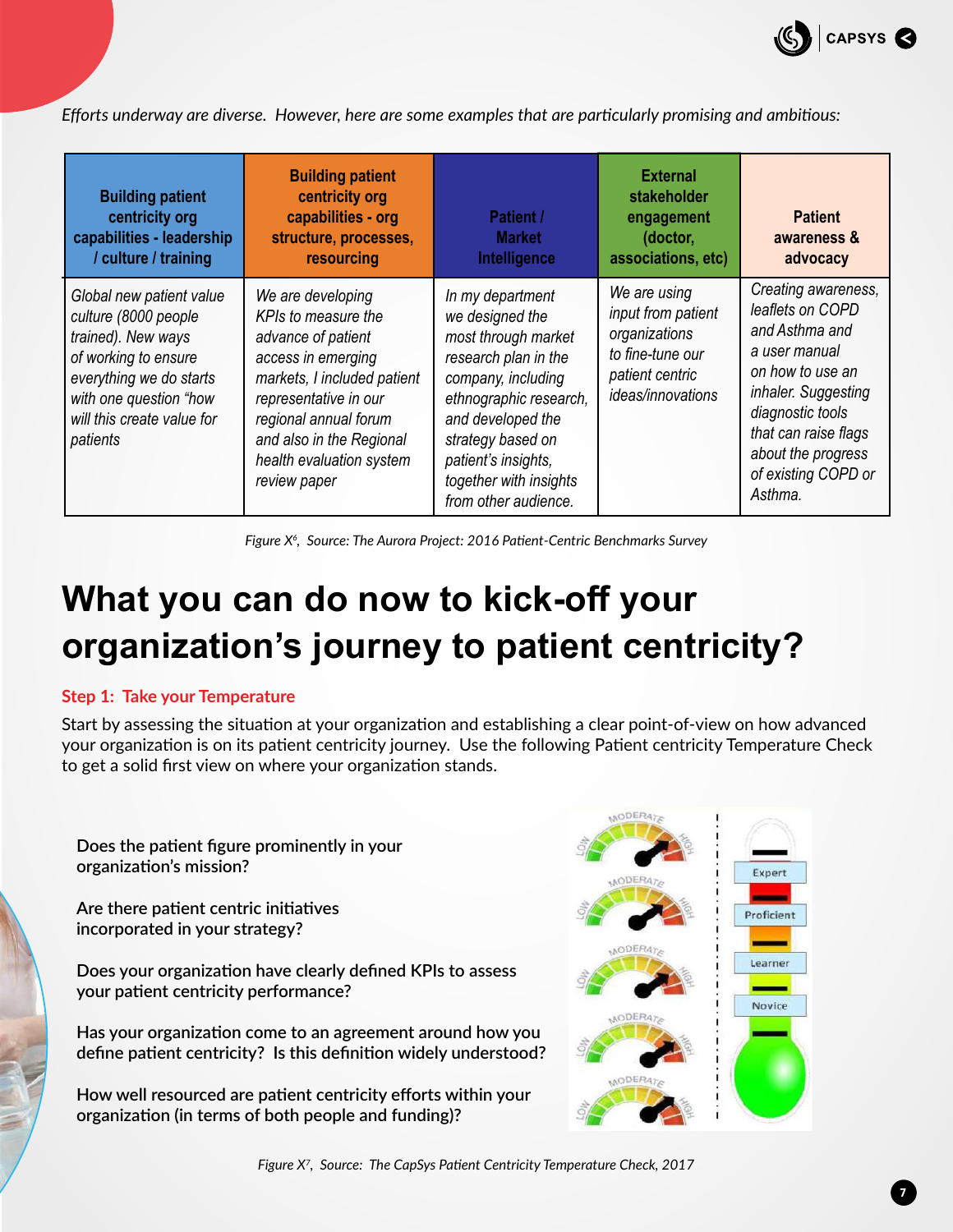

#### **How the assessment works**

This Temperature Check model will enable you to score your organization along each of the 5 key questions and, ultimately, determine your organizations' overall patient centricity score.

Points are applied to your response on each question as follows:



*Figure X8, Source: The Aurora Project: 2016 Patient-Centric Benchmarks Survey*

### **The scores lead to 4 overall Patient-Centricity Archetypesvii:**

### **Novice (Total Score = 5 to 9)**

Very early on in your organization's patient centricity journey. Your management has either not identified patient centricity as core to your company strategy or has just started the discussion

### **Learner (Total Score = 10 to 14)**

Your organization has identified the need to transition itself to become more patient centric. Management is behind this overall mission, but this same sentiment has yet cascaded down the organization.

Initiatives may be starting, but they are likely at the early stage and disjointed.

### **Proficient (Total Score = 15 to 20)**

Your organization has made significant headway in its

patient centricity journey. The patient is at the core of your organization's strategy and, as such, there are various initiatives underway around the business to gain deeper patient insights and integrate the patient into your operations. Organizational structure and resourcing are not yet aligned behind this vision.

## **Expert (Total Score = 21 to 25)**

Your strategy is not only built around the patient, but also the operations and activities of the organization. People and financial resources have also been aligned as well. Although actions may sometimes fall short, overall the patient-centric shift is starting to generate measurable results for the business.

This overall score not only gives an indication of where you are as an organization on your patient centricity journey, but also can allude to the types of actions you'll need to take to transform your organization.

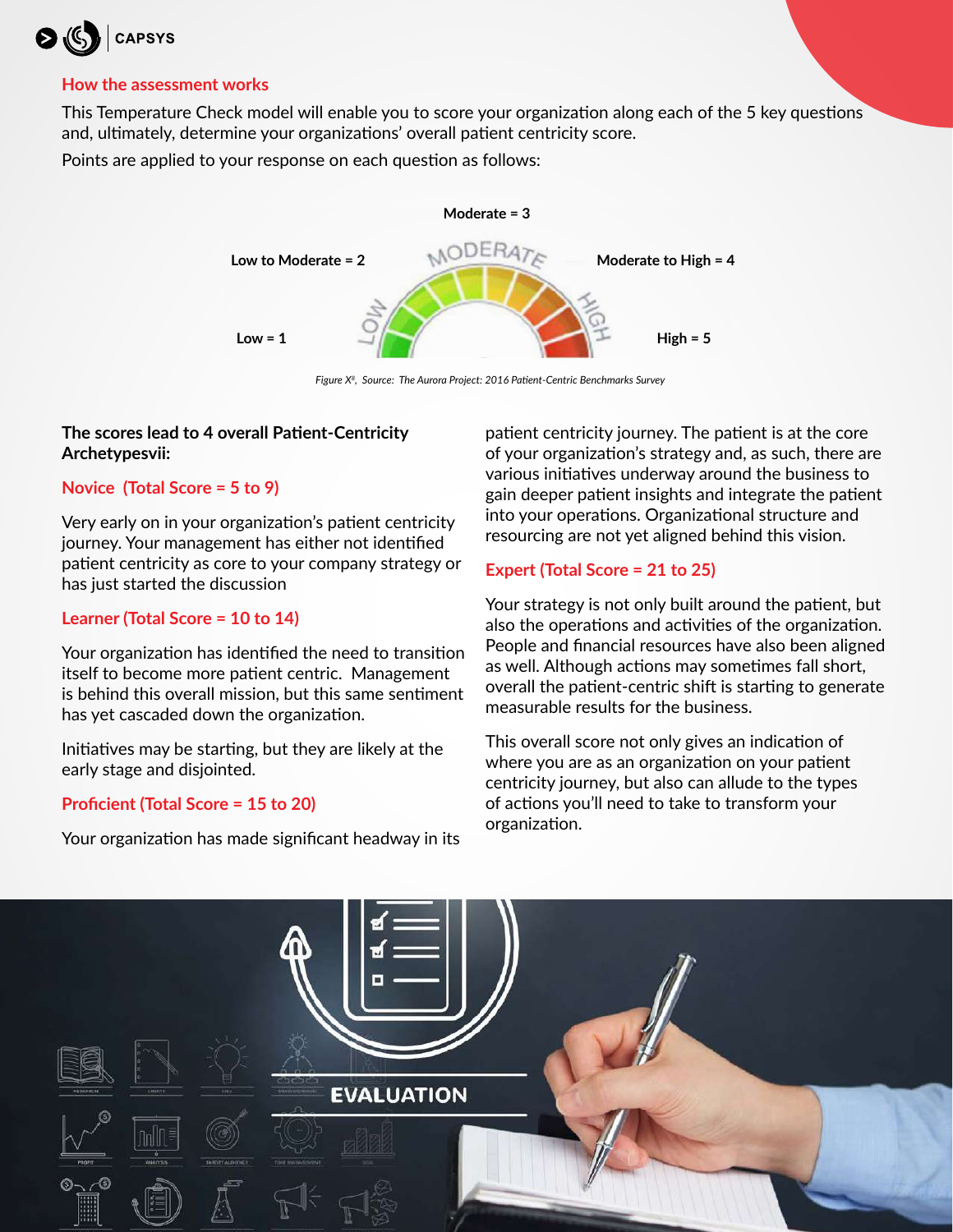

#### **Step 2: Build your Case**

If your organization falls below the 'Expert' archetype, your colleagues may need some, or even significant, convincing on the merits of patient centricity. This will require you to build a solid case to do so. Although it is very difficult to measure the upside of patient centricity before you take action, it is becoming increasingly clear that life sciences companies face considerable risk in the medium and long-term if they don't their strategies and go-to-market approach around patients.

Dynamics such as payers increasingly looking to real world evidence to inform decisions about reimbursement, self-pay leaning emerging markets increasing in prominence in global Pharma/Biotech leaders' business portfolios, and strong innovations and pipelines across the industry resulting in a more competitive environment, all mean that effective patient engagement is not only critical today, but will be even more so in the future. Organizations that are not patient-centric will eventually fall behind in terms of competitiveness, market position and, ultimately, profitability.

However, when building this case, it is important to get a perspective on how substantial the impact of doing nothing or very little will be. In particular, make sure to gather data on to the following to fully understand this aspect:



*Figure X9, Source: The Aurora Project: 2016 Patient-Centric Benchmarks Survey*

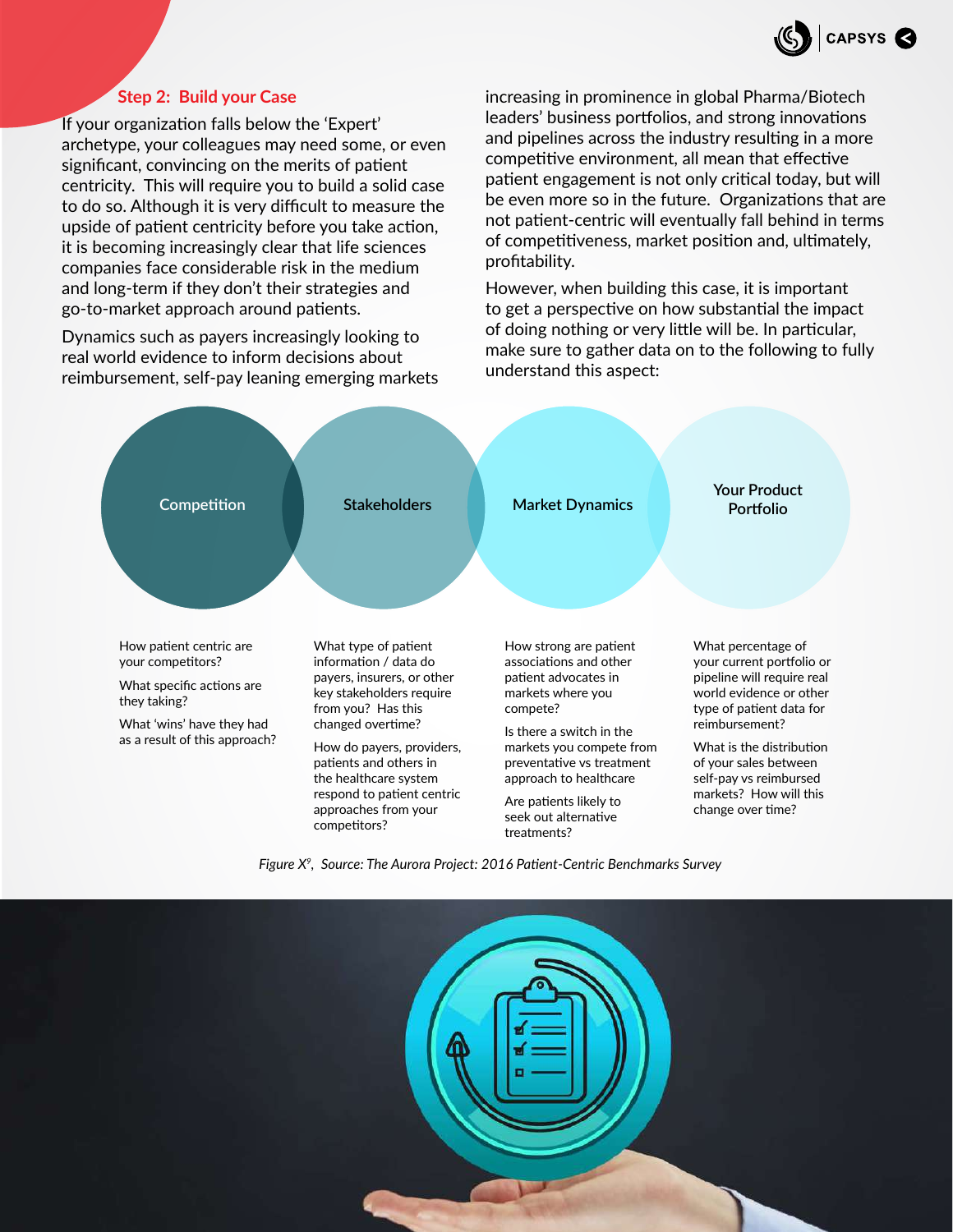

#### **Step 3: Get Beyond the Silos**

It is very likely you won't be on your own in your mission to transform your organization. There's a very good chance that there are other initiatives directly or indirectly addressing this topic either in your department or elsewhere in the business. Spend some time scanning the organization and inquire about other patient centricity initiatives going on across your business. Once you learn who's running those initiatives, reach out to them and set up time with them to get better details on the focus and objective of their work. Make sure you understand if some of the ideas you'd like to implement in your area may already be underway elsewhere. See if there's ways to collaborate with them and connect your initiatives.

Having a coherent and connected strategic action plan is an important step towards getting to the "High" archetype discussed above. Take the initiative to help your organization formulate both a clear understanding of the various initiatives going on as well as a point-of-view on how to bring together these various initiatives into a well-structured action plan.

#### **Step 4: Put the Wheels in Motion – Take Action**

Your organization is undoubtedly complex, which may even seem more so after you've proceeded through steps I, II and III. However, this complexity should in no way deter you from taking action. Take into account what you've learned thus far, and identify which activities within your realm of responsibility you can make more patient-centric. Examine again some of the ideas around patient centricity we've mentioned here or research others and start transforming those activities. Where needed, draw in allies from around your business to help you drive the transformation. In some instances this may not be easy and require you to do some convincing. To get them on-board, lay the 'case' you built in step I. Present your rationale and arguments, underscoring both the risks of not moving your organization toward patient centricity and the likely benefits of doing so.

Finally, if you want to get a few quick wins, identify one or two patient insights to act on. These insights can come via your discussions with others around the business, engaging patient organizations or, if you have some resources at your disposal, launching a targeted piece of patient insight research. Once you've identified a couple key insights, look for ways to translate them quickly into impactful actions with the aim of generating tangible results for your business.

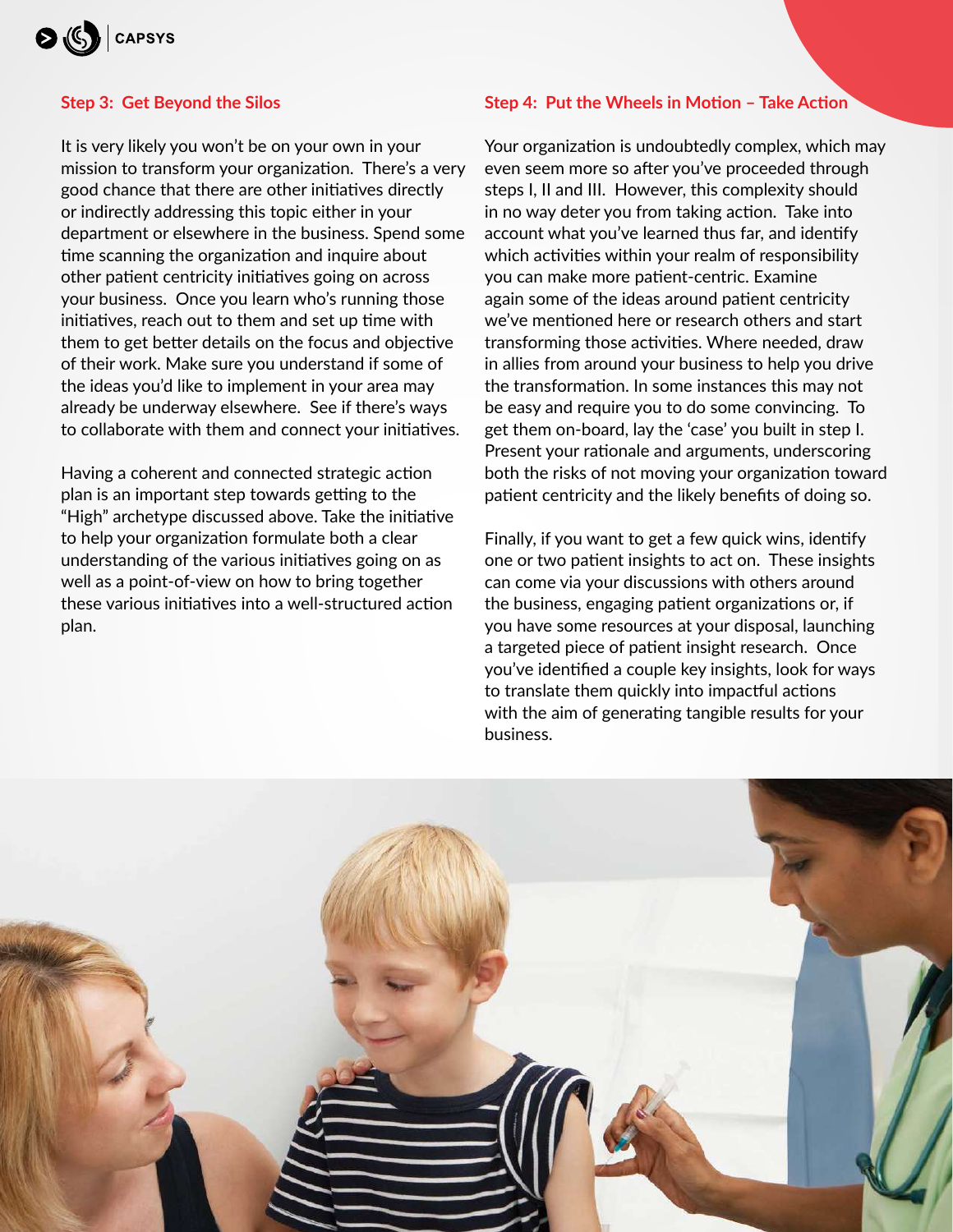

# **BONUS: Spotlight on Customer Centricity Boeing and the 787**

It's often helpful when thinking about how to make organization more customer or patient-centric to take a step back and look at an example from another industry for inspiration. Here's a look at an example from another regulated, complex industry – airline manufacturing.

### **The situation**

For 20+years, the focus of airline manufacturers has been squarely on enabling their customers to achieve revenue and profitability maximization as overall airline ticket prices have decreased. While safety has become a standard in modern airplanes, achieving optimal fuel economization while also increasing passenger capacity have emerged as the holy-grail of modern airline design. More recently, however, both Boeing and Airbus (who collectively hold 88% market share<sup>viii</sup>) have returned to putting the needs and wants of flyers back at the center the design of some of their recent aircraft.

#### **The example**

Perhaps the best example of this shift is Boeing's 787. While the 787 had a challenging introduction, having experienced various sets backs prior to its launch as well as troubles with its engines and lithium batteries, it has since recovered to become a hit

with flyers. With the 787's carbon fibre construction (making it both comfortable for passengers and highly fuel efficient), high ceilings, special climate control system that simulates flying at a lower altitude, and dimmable windows, Boeing was able to achieve its goal of developing an aircraft that would enable airlines to hit their bottom line as well as deliver flyers an enjoyable flight experience. Putting the flyer once again the center of its design process has paid-off for Boeing and airlines alike. Many airlines are reporting that there some flyers are demonstrating a clear preference for routes where the 787 flies $\dot{z}$  – unheard of in an industry where price has dominated for years as the overwhelming choice driver. In addition, the 787's new-found success has enabled it to emerge this year from a decade of losses and has given Boeing a nice share bump<sup>x</sup>.

Of course Boeing has not abandoned its development of planes that appear to put airline profitability as the main design objective, as evidenced by their soon-to-be released 737MAX 10<sup>xi</sup>. However, the success of the 787 shows the airline industry, which has come under fire as of late, that offering customers an enjoyable flight/travel experience can go hand-in-hand with profitability and operational efficiency.

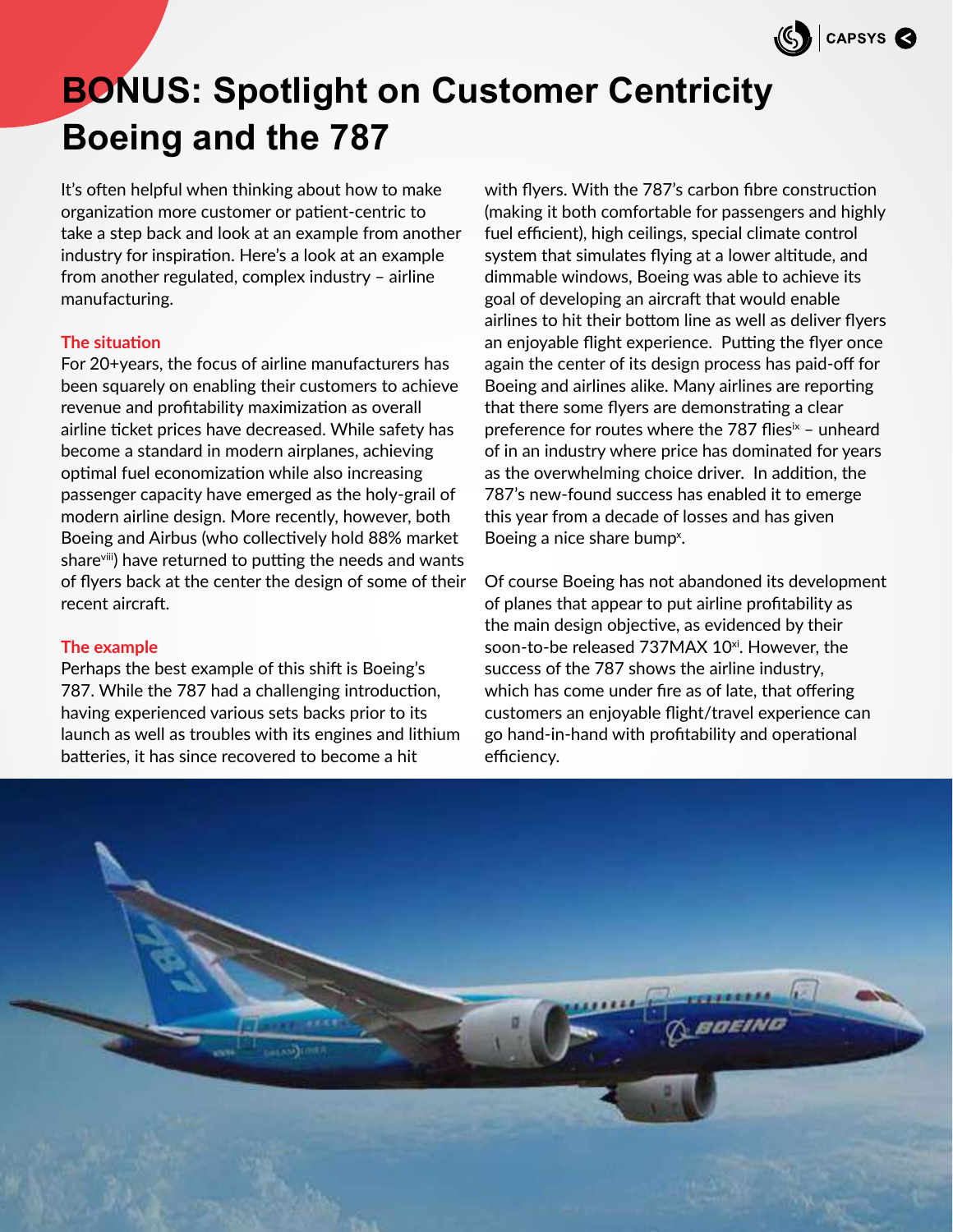

# **Authors**



## **Trista Bridges**

Trista is a CapSys Senior Associate with 15+ years experience as a strategy consultant and senior advisor working across a range of industries, including life sciences and FMCG, as well as geographies (Europe, the Americas, and Asia). Her area of expertise is capability building in marketing strategy and leadership.



### **Ken Weissmahr**

Ken is Managing Director at CapSys and a senior advisor with broad hands-on experience in pharma, biotech and healthcare. Besides an extensive career in strategy consulting, Ken has also served as CEO of a clinical stage biotech company and as director of innovation of a specialty pharmaceutical company.

Contact: kenneth.weissmahr@capsysgroup.com

Contact: trista.bridges@capsysgroup.com



CapSys provides top-tier management consulting support on strategy execution topics. We are sector experts in Life Sciences and have a unique business model that provides flexibility and reduces risk for clients while maximizing impact.

For more information, visit our website at www.capsysgroup.com.



**12**

The Aurora Project: 2016 Patient-Centric Benchmarks Survey is an effort for motivated pharmaceutical professionals who want to enhance the

pharmaceutical industry's patient-focused practices. Our group is a place where we can learn from each other, share ideas and formulate best practices to

inspire creative change for pharma that will result in better health in the world.